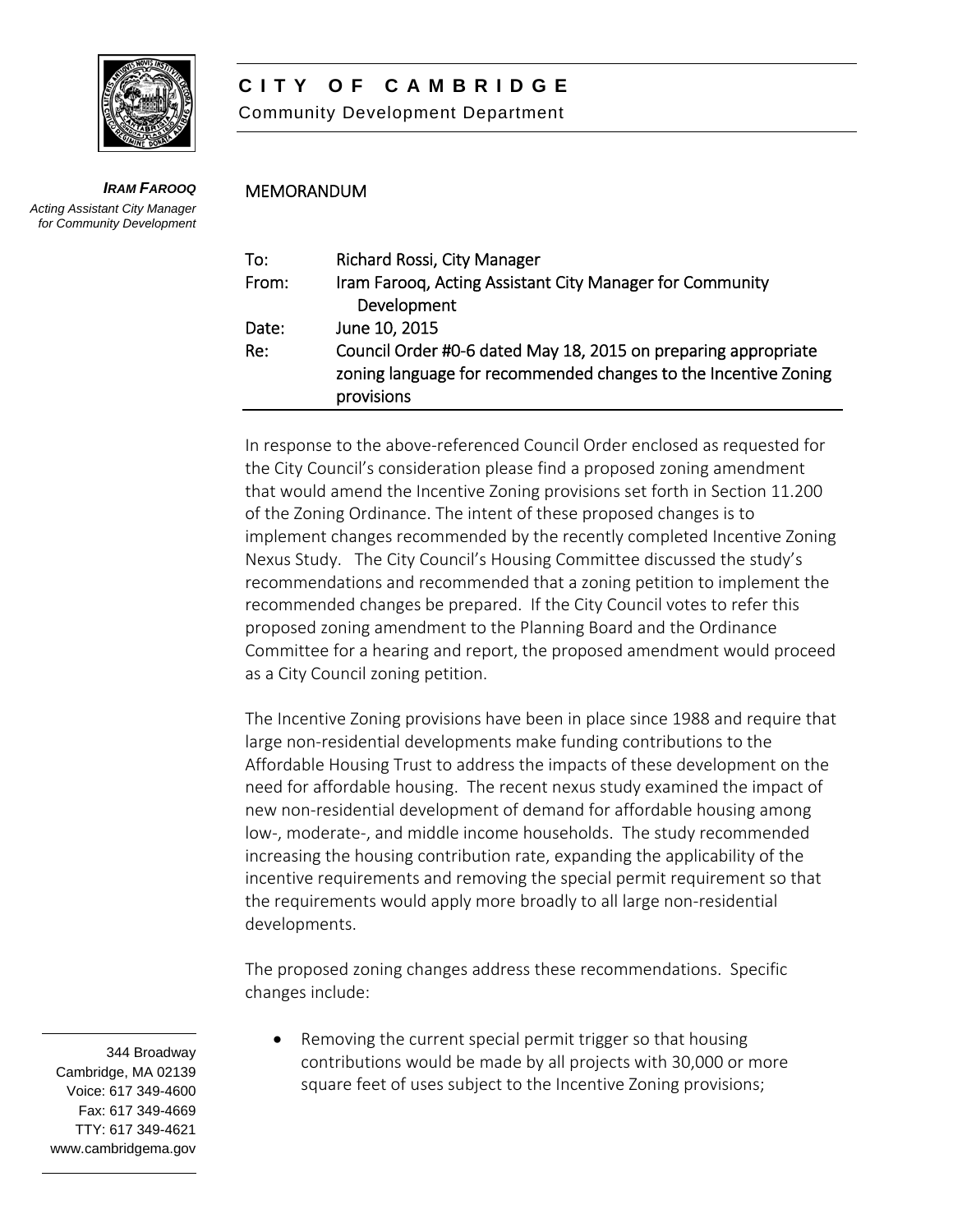- Expanding the definition of an incentive project to add seven new uses for which housing contributions would be required (in addition to the current uses of office, lab and retail): hotel/motel, radio/TV studios, institutional, health care, social services, light industry/wholesale, and heavy industry;
- Increasing the contribution rate to \$12 per square foot, with an annual rate increase of \$1 per year over the next three years;
- Making automatic the annual adjustment of the contribution rate based on changes in the Consumer Price Index (CPI);
- Requiring that the City initiate a periodic reevaluation of the housing contribution by initiating an updated nexus study after three years;
- Eliminating the current deduction of the first 2,500 square feet from the calculation of the contribution;
- Establishing a definition of a "Middle Income Household" and adding language to make clear that the Affordable Housing Trust can use resources generated to assist Middle Income Households.

We will plan to initiate a new nexus study three years from any change in the Incentive Zoning provisions so that that updated study can be made available to a future City Council within five years from any such change.

We look forward to the City Council's consideration of the important policy changes in this proposed zoning amendment and to making incentive zoning housing contributions a more significant source of funding for the Affordable Housing Trust to assist in its efforts to advance the City's affordable housing goals.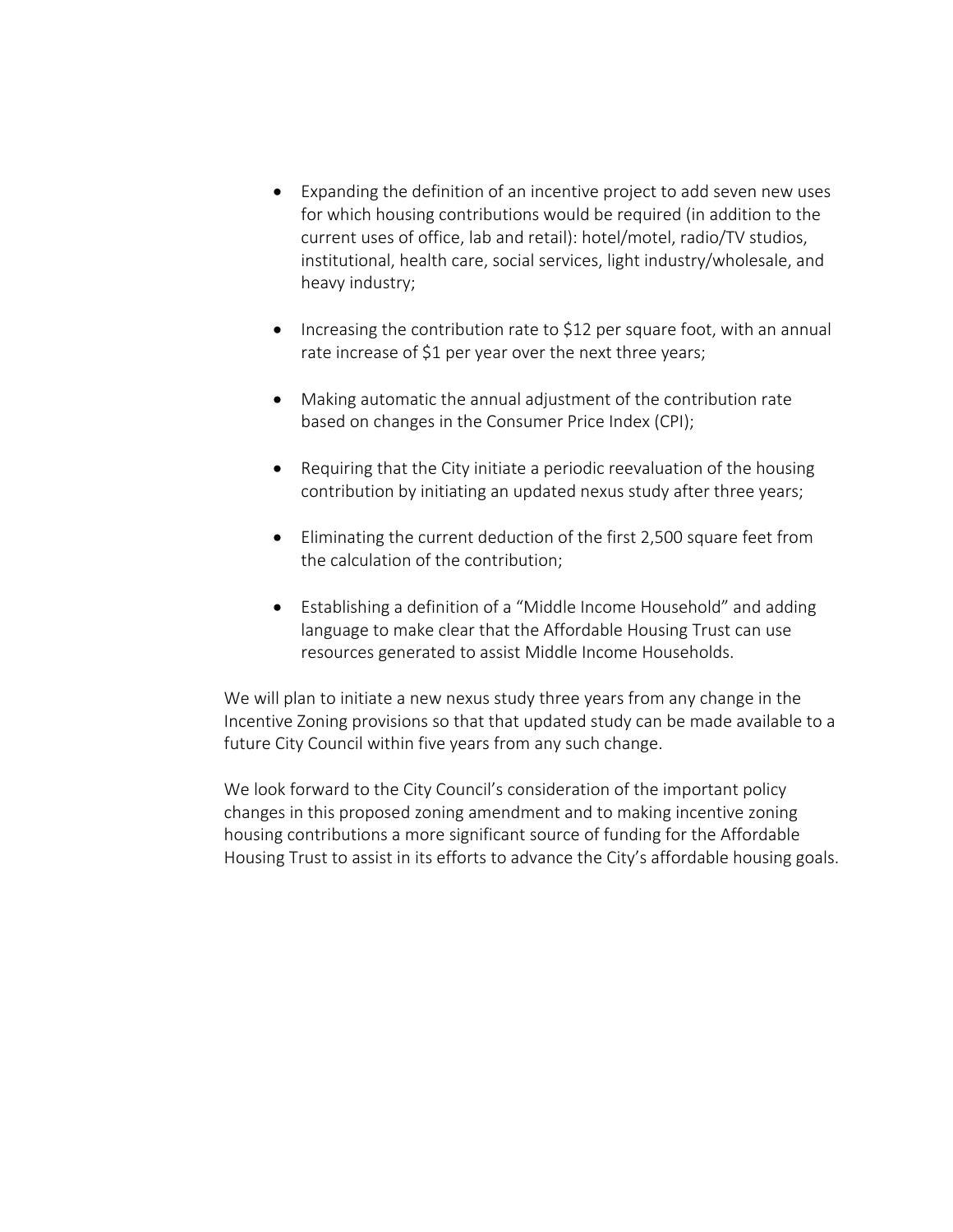## **11.200 INCENTIVE ZONING PROVISIONS AND INCLUSIONARY HOUSING PROVISIONS**

*Purposes*. The purposes of this Section 11.200 are to promote the public health, safety and welfare by encouraging the expansion and upgrading of the City's housing stock while accommodating the expansion of housing and commercial opportunities in the City; to provide for a full range of housing choices throughout the city for households of all incomes, ages and sizes in order to meet the City's goal of preserving diversity; to mitigate the impacts of commercial and residential development on the availability and cost of housing and especially housing affordable to low and moderate income households; to increase the production of affordable housing units to meet existing and anticipated housing and employment needs within the City; to provide a mechanism by which commercial and residential development can contribute in a direct way to increasing the supply of affordable housing in exchange for a greater density or intensity of development than that otherwise permitted as a matter of right; and to establish standards and guidelines for the use of such contributions from the application of incentive zoning and inclusionary housing provisions.

### **11.201** *Definitions*.

*Affordable Housing Trust* shall mean the entity established by Chapter 482 of the Acts of 1991.

*Affordable Unit* shall mean any dwelling unit for which the rent (including utilities) does not exceed thirty (30) percent of the income of the renting household or for which the mortgage payment (including insurance, utilities and real estate taxes) does not exceed thirty (30) percent of the income of the purchasing household or other standards as may be established pursuant to any city, state or federal housing program designed to assist low and moderate income households.

*Converted Dwelling Unit* shall mean a dwelling unit that has been converted from a non-housing use to a housing use in connection with the construction of an Inclusionary Project.

*Developer* shall mean any individual, corporation, business trust, estate trust, partnership or association, or any other entity or combination thereof.

*Eligible Household* shall mean any household whose total income does not exceed eighty (80) percent of the median income of households in the Boston Standard Metropolitan Statistical Area adjusted for family size, or such other equivalent income standard as may be determined by the Board of Trustees of the Affordable Housing Trust Fund.

*Incentive Project* **shall mean any new or substantially rehabilitated development that consists of at least thirty thousand (30,000) square feet of Gross Floor Area devoted to one or more of the following uses as listed in Section 4.30 of the Zoning Ordinance: Sections 4.31 i-1 (Hotel or motel), 4.32 f (Radio and television studio), 4.33b(5) (College or University not exempt by statute), 4.33c (Noncommercial Research Facility), 4.33d (Health Care Facilities), 4.33e (Social Service Facilities), 4.34 (Office and Laboratory Use), 4.35 (Retail and Consumer**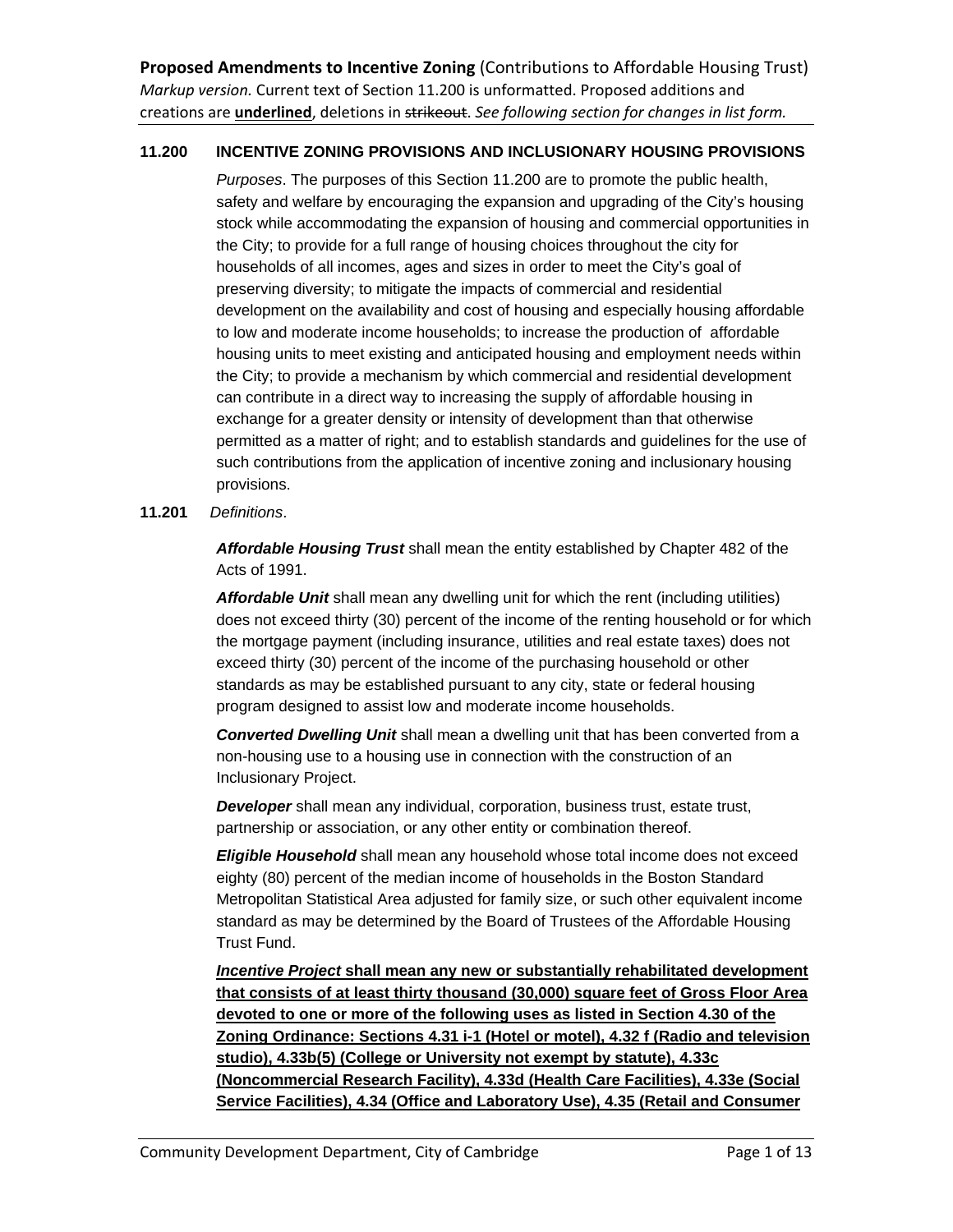> **Service Establishments), 4.36 (Open Air or Drive In Retail Service), 4.37 (Light Industry, Wholesale Business and Storage), and 4.38 (Heavy Industry). Incentive Project shall also include an existing development that consists of at least thirty thousand (30,000) square feet of Gross Floor Area whose use is changed from a use not included in the above list to a use included in the above list. In no case shall Gross Floor Area devoted to a Municipal Service Facility or Other Government Facility be considered an Incentive Project.**

> *Project, Inclusionary Project* shall mean any residential or mixed use development containing or creating ten or more new or converted dwelling units, including phased projects; or where fewer than ten new or converted dwelling units are created including phased projects, a residential development containing 10,000 square feet or more of gross floor area, in which case each 1,000 square feet shall be considered a dwelling unit.

*Median Income* shall mean the income set forth in or calculated from regulations promulgated by the United States Department of Housing and Urban Development, pursuant to Section 8 of the Housing Act of 1937, as amended by the Housing and Community Development Act of 1974 or such other equivalent income standard as determined by the Board of Trustees of the Affordable Housing Trust Fund.

*Middle Income Household* **shall mean any household whose total income exceeds that of an Eligible Household as defined in this Section 11.200 but does not exceed one hundred twenty (120) percent of the median income of households in the Boston Standard Metropolitan Statistical Area adjusted for family size, or such other equivalent income standard as may be determined by the Board of Trustees of the Affordable Housing Trust.**

*Mixed Use Development* shall mean a development that contains a combination of residential development and any other use.

*Project, Incentive*, shall mean that portion of projects containing uses listed in Sections 4.33c, 4.34, 4.35, 4.36, and 4.56 d 1 subject to the provisions of the special permits listed in Section 11.202.1.

*Project, Phased Project*, shall mean any residential or mixed use development or developments at one site or two or more adjoining sites in common ownership or under common control within a period of five years from the first date of application for any special or building permit for construction on the lot or lots, or for **within** the twelve months immediately preceding the date of application for any special or building permit, where a total of no less than ten new or converted units are built.

*Residential Development* shall mean single, two family and multi-family homes, townhouse development, elderly oriented congregate housing and lodging and rooming house dwellings as set forth in Section 4.31 a-h, and i(3).

**Project, Voluntary Inclusionary Project**, shall mean any residential or mixed use development containing less than ten new or converted dwelling units, including phased projects where the developer chooses to comply with the provisions of Section 11.203.2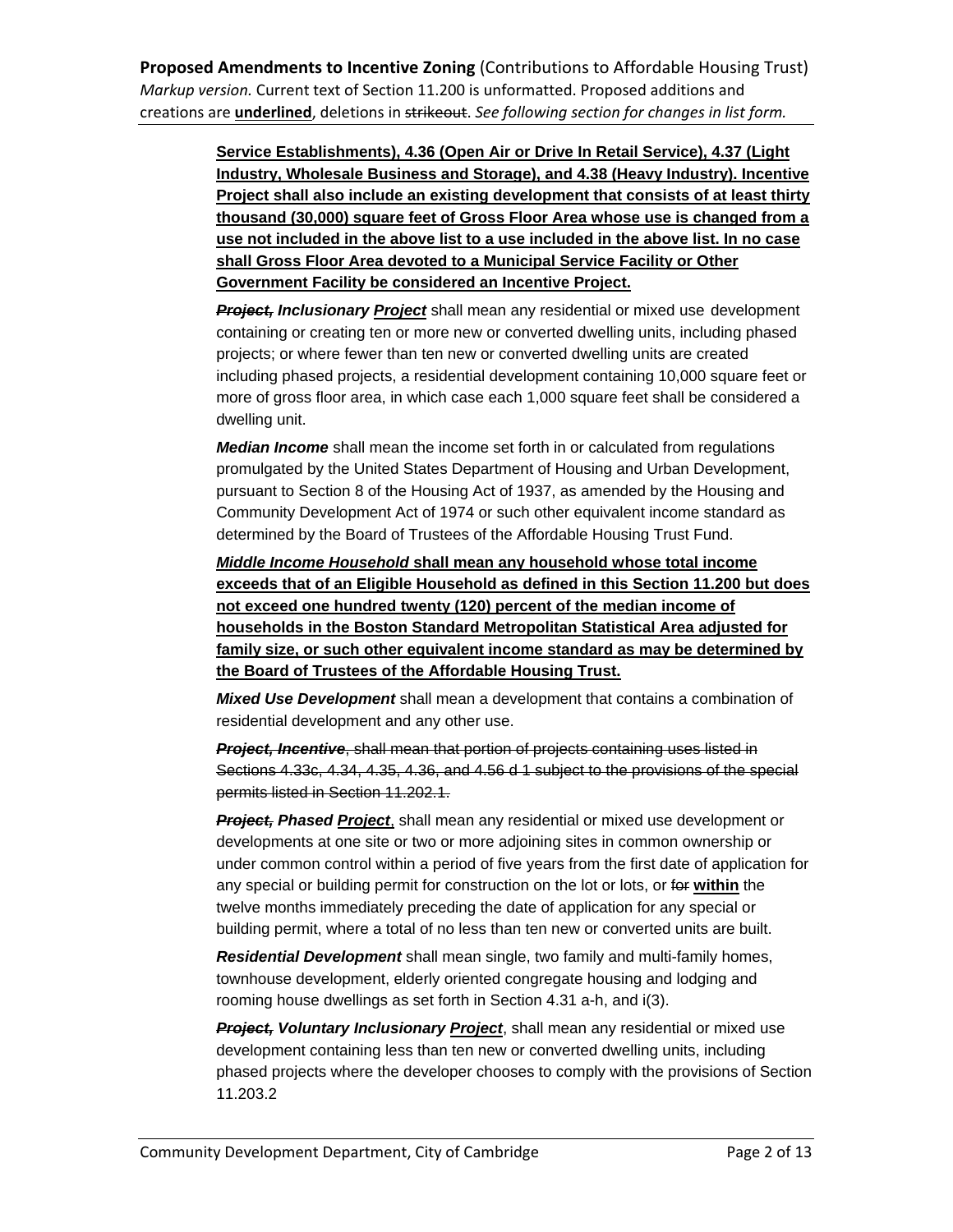### **11.202** *Applicability.*

**11.202.1** *Applicability of Incentive Zoning Provisions*. Where a developer chooses to seek to obtain a special permit pursuant to the sections listed below, which special permit authorizes an increase in the permissible density or intensity of a particular use in the proposed development, the developer shall be subject to the applicable provisions of this Section 11.200 et al. Increases in density or intensity of use shall include an increase in gross floor area or height, a reduction or waiver of parking requirements, or a change in dimensional requirements or the addition of uses that result in an increase in density or intensity of use.

| Section 6.35       | Reduction in required parking for nonresidential<br>development                                  |
|--------------------|--------------------------------------------------------------------------------------------------|
| Section 20.108     | Divergence from dimensional requirements, North-<br><b>Massachusetts Avenue Overlay District</b> |
| Section 20.54.2(2) | Additional height, Harvard Square Overlay District                                               |
| Section 20.54.4(2) | Waiver of parking and loading requirements, Harvard<br><b>Square Overlay District</b>            |
| Section 20.54.5(2) | Exemption from yard requirements, Harvard Square<br>Overlay District                             |
| Section 20.63.7    | Divergence from dimensional requirements, Parkway<br>Overlay District                            |
| Section 20.95.1    | <b>Maximum Floor Area Ratio</b>                                                                  |
| Section 20.95.2    | <b>Maximum Permitted Height</b>                                                                  |
| Section 20.95.34   | <b>Waiver of Yard Requirements</b>                                                               |
| Section 20.95.4    | Dwelling Unit Density                                                                            |
|                    | Section 20.304.2(2), (3) Additional height, Central Square Overlay<br><b>District</b>            |
| Section 20,304.4   | Waiver of setback requirements, Central Square<br>Overlay District                               |
| Section 20,304.6   | Waiver of parking requirements, Central Square<br><b>Overlay District</b>                        |
| Section 17.13.1(b) | <b>Additional FAR, Special District I</b>                                                        |
| Section 17.17      | <b>Transfer of Development Rights, Special District I</b>                                        |
| Article 13.00      | <b>PUD Districts, all permits.</b>                                                               |

- **11.202.12** Applicability of Inclusionary Housing Provisions. The provisions of this Section 11.200 shall apply to any Inclusionary Project and may be applied to any Voluntary Inclusionary Project. These provisions shall apply with respect to developments in all zoning districts of the city except those governed by the provisions of Article 15.000.
- **11.203** *Requirements*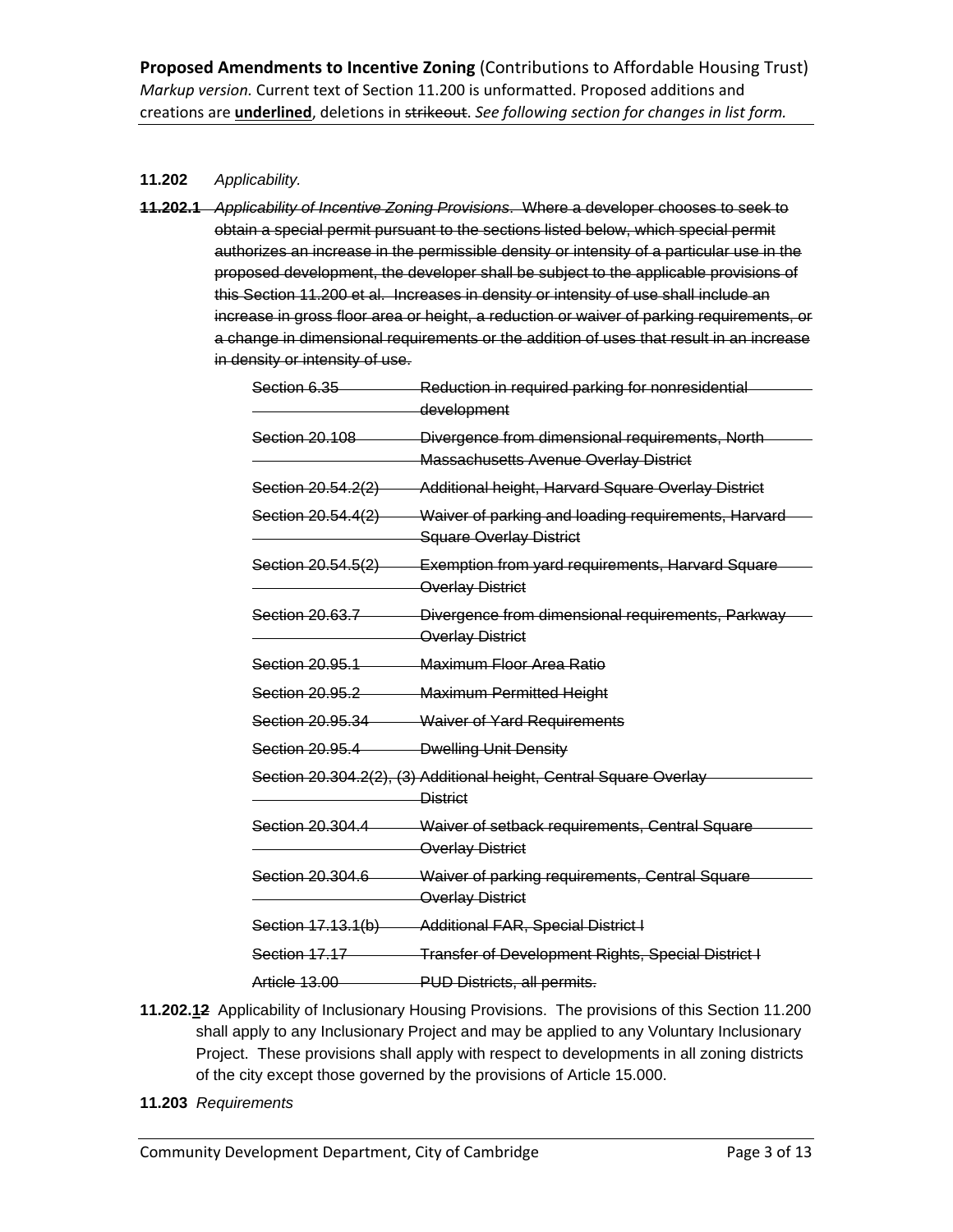- **11.203.1** Requirements for Incentive Zoning Contributions. A **The** developer **or owner** of an Incentive Project shall either-make a Housing Contribution in accordance with this Section 11.203.1-(a) or shall create or cause to be created housing, in accordance with this Section 11.203.1 (b).
	- **1.** *Calculation of Housing Contribution.* **The Housing Contribution shall be calculated by multiplying the Gross Floor Area devoted to the uses that qualify the development as an Incentive Project by the Housing Contribution Rate effective at the time the Superintendent of Buildings issues the first building permit for the Incentive Project. If a building permit is not required, the Housing Contribution Rate in effect shall be the effective rate at the time the Housing Contribution is provided.**
	- **2.** *Housing Contribution Rate.* **The Housing Contribution Rate effective on June 15, 2015 [TO BE REPLACED WITH DATE OF ADOPTION] shall be twelve dollars (\$12.00) per square foot of Gross Floor Area. The applicable rate shall be adjusted annually and in perpetuity by the Consumer Price Index or similar index to reflect changes in dollar values over time. In addition, on [CALENDAR DATE OF ADOPTION] each year from 2016 to 2018, inclusive, the Housing Contribution Rate shall increase by one dollar (\$1.00) per square foot. The table below sets forth the Housing Contribution Rate over time.**

| <b>Effective Date</b>          | <b>Housing Contribution Rate</b> |
|--------------------------------|----------------------------------|
| <b>IDATE OF ADOPTION TO BE</b> | \$12.00 per square foot.         |
| <b>ENTEREDI</b>                |                                  |

- *3. Timing of Payment.* **The developer or owner of an Incentive Project shall provide its Housing Contribution to the Managing Trustee of the Affordable Housing Trust or its designee, who shall certify to the Superintendent of Buildings that the requirements of this Section are met prior to issuance of a certificate of occupancy for the Incentive Project. If the Gross Floor Area of an Incentive Project is subsequently increased with uses that qualify as Incentive Project uses, then notwithstanding the size of the increase, a Housing Contribution calculated in the manner set forth in this Section shall be provided for every square foot of that increase.**
- *4. Reevaluation of Housing Contribution Rate.* **The City shall initiate a reevaluation of the Housing Contribution Rate and any other aspect of these Incentive Zoning Provisions at an interval of no less than three (3) years from the time the rate was last amended by the City Council. A report shall be provided to the City Council on economic factors including but not limited to development activity, commercial rents per square foot, employment growth, and housing trends measured in terms of, but not limited to, vacancy rates, production statistics, and prices for dwelling units.**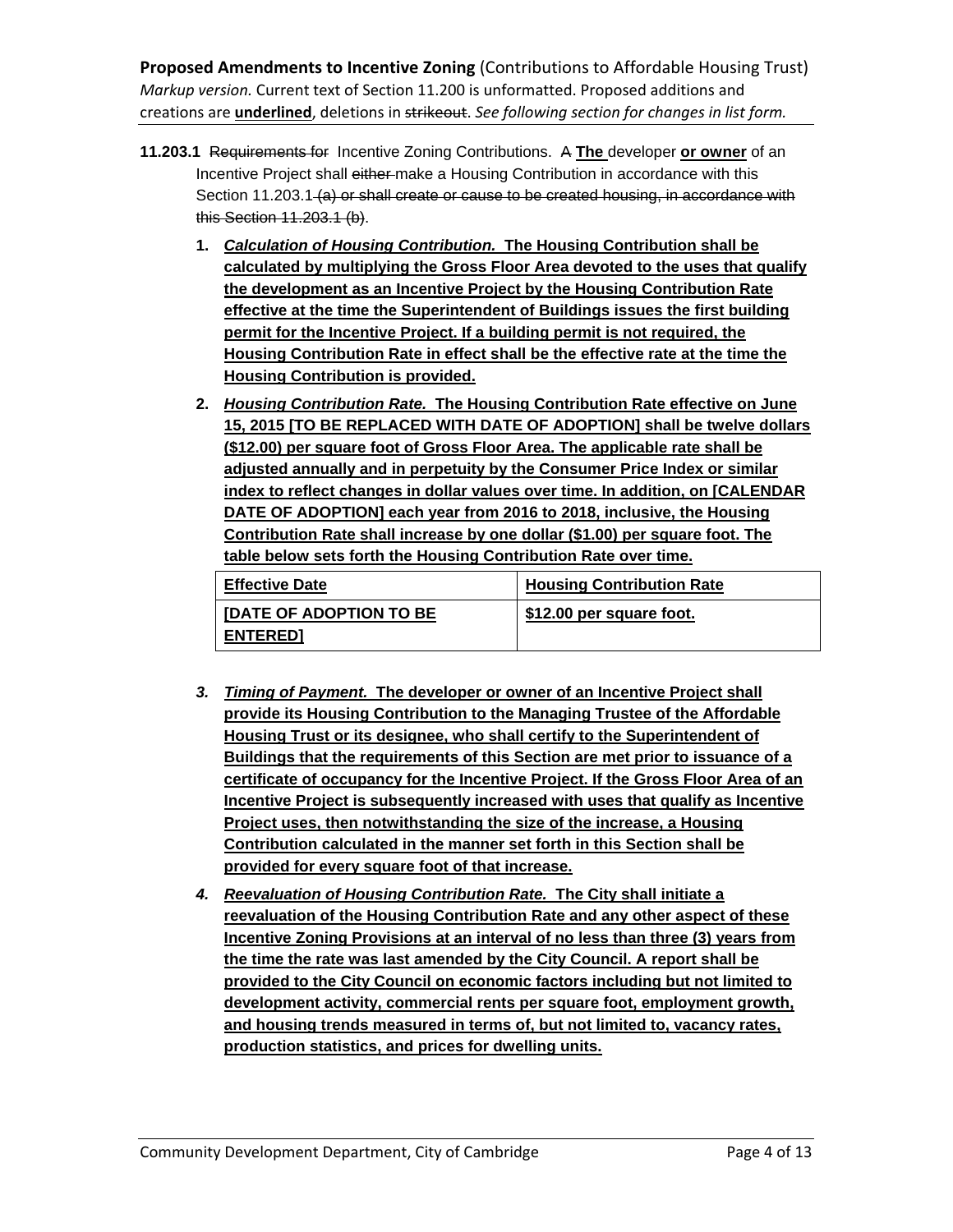(a) Housing Contribution. For any project that is in whole or in part an Incentive Project, and that is, in total, less than thirty thousand (30,000) square feet of gross floor area, no contribution shall be required.

For any project of thirty thousand (30,000) square feet of gross floor area or more, the developer shall contribute four dollars and fifty-eight cents (\$4.58) [Note: current adjust figure as of 2/27/14] for every square foot of gross floor area over two thousand five hundred (2500) square feet of that portion of the project authorized by the Special Permit that is an Incentive Project.

Before the Superintendent of Buildings issues the first occupancy permit for the Incentive Project the developer of the Incentive Project shall deliver the Housing Contribution to the then Managing Trustee of the Affordable Housing Trust or its designee.

The amount of the Housing Contribution shall be subject to review and recalculation three (3) years after the effective date of this provision and every three (3) years thereafter by the Cambridge City Council based on a consideration of current economic trends including but not limited to development activity, commercial rents per square foot, employment growth, and housing trends measured in terms of, but not limited to, vacancy rates, production statistics, and prices for dwelling units. The Board of Trustees for the Affordable Housing Trust may adjust the amount annually based on CPI or a similar standard to reflect changes in inflation rates.

(b) Housing Creation Option. The Developer of an Incentive Project required to make a Housing Contribution in Subsection 11.203.1 (a) above may create or cause to be created affordable units for occupancy exclusively by eligible households, or may donate land to be used exclusively for the development of affordable units. These units or land donation, must be of equivalent benefit toward addressing the City's affordable housing need as the housing contribution otherwise required.

When this option is chosen a Developer shall obtain a report from the Board of Trustees of the Affordable Housing Trust, which report shall accompany the special permit application and shall advise the special permit granting authority as to whether the proposed Housing Creation conforms to the intent and purposes of this Section 11.200 et al. The report shall also recommend such conditions, if any, as the Trustees may find appropriate to the issuance of the special permit to assure full compliance with the intent of this Section 11.200.

The special permit granting authority shall give due consideration to the report of the Board of Trustees in granting any special permit subject to this Section 11.200 et al., and, in its discretion may approve the developers use of the Housing Creation Option.

#### **11.203.2** *Requirements for Inclusionary Housing .*

(a) Any Inclusionary Project shall provide 15% percent of the total number of dwelling units up to the maximum allowed as of right as Affordable Units. Where the application of that formula results in a fractional dwelling unit, a fraction of one half of a dwelling unit or more shall be considered as one Affordable Unit. Each Affordable Unit shall meet the standards established in Section 11.204.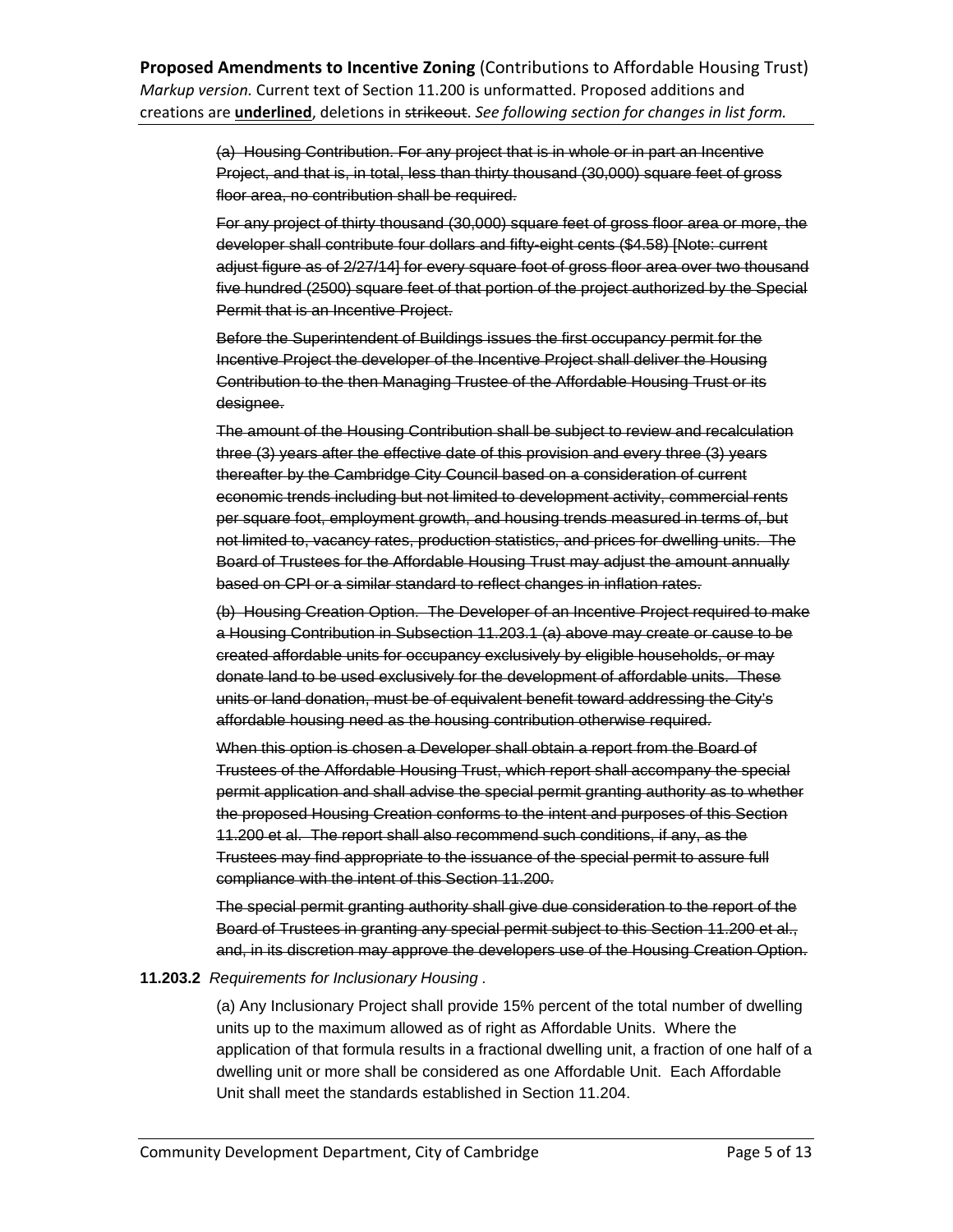(b) To facilitate the objectives of this Section 11.200, modifications to the dimensional requirements in any zoning district, as set forth in Section 5.30, shall be permitted as of right for an Inclusionary Project, as set forth below:

 (i) The FAR normally permitted in the applicable zoning district for residential uses shall be increased by thirty (30) percent for Affordable Units as set forth in Section 11.203.2 (a) above, and at least fifty percent of the additional FAR should be allocated for the Affordable Units. In a Mixed Use Development, the increased FAR permitted in this paragraph ( i ) may be applied to the entire lot; however, any gross floor area arising from such increased FAR shall be occupied only by residential uses, exclusive of any hotel or motel use.

(ii) The minimum lot area per dwelling unit normally required in the applicable zoning district shall be reduced by that amount necessary to permit up to two additional units on the lot for each one Affordable Unit required in Section 11.203.2 (a) above. The additional units on a lot permitted by this paragraph ( ii ) shall not be considered in determining the threshold by which a special permit is required in Section 4.26 - Multifamily Special Permit Applicability and Section 11.10 - Townhouse Development of the Zoning Ordinance.

(c) For any Inclusionary Project that includes a total number of dwelling units that exceeds the maximum allowed as of right, the number of affordable units shall be no less than 15% percent of the total number of dwelling units in the project; however, the number of additional units permitted under Section 11.203.2 (b) ( ii ) above shall not be further increased.

(d) For any Voluntary Inclusionary Project that proposes to provide one Affordable Unit, the provisions of Section 11.203.2 (b) (i) and (ii) may be applied after the issuance of a special permit from the Planning Board. In issuing a special permit the Planning Board shall find that the additional dwelling units or gross floor area permitted will not create a development significantly different in scale, density, or placement on the lot than can be found on adjacent lots or in the surrounding neighborhood; or if the development is significantly more dense, larger in scale or closer to the lot lines than can be found on adjacent lots, the Board shall find that the size or shape of the lot, the characteristics of development on abutting lots, and the nature of the design proposed on the subject lot mitigate any negative impact that such additional development may impose. In making its findings the Planning Board shall consider the other kinds of dimensional relief that the development may require and the extent to which such relief varies from the requirements of the zoning district.

 (e) Affordable Units required by this Section 11.203.2 shall be provided on-site. However, approval for alternate means of compliance may be granted by the Planning Board in certain exceptional circumstances. In granting such approval, the Planning Board must find that the property owner has demonstrated that building the required affordable units on-site would create a significant hardship. A significant hardship shall be defined as being of such significance that the property can not physically accommodate the required affordable units and/or related requirements, such as height, setbacks, or parking. To have such a request considered, the burden of proof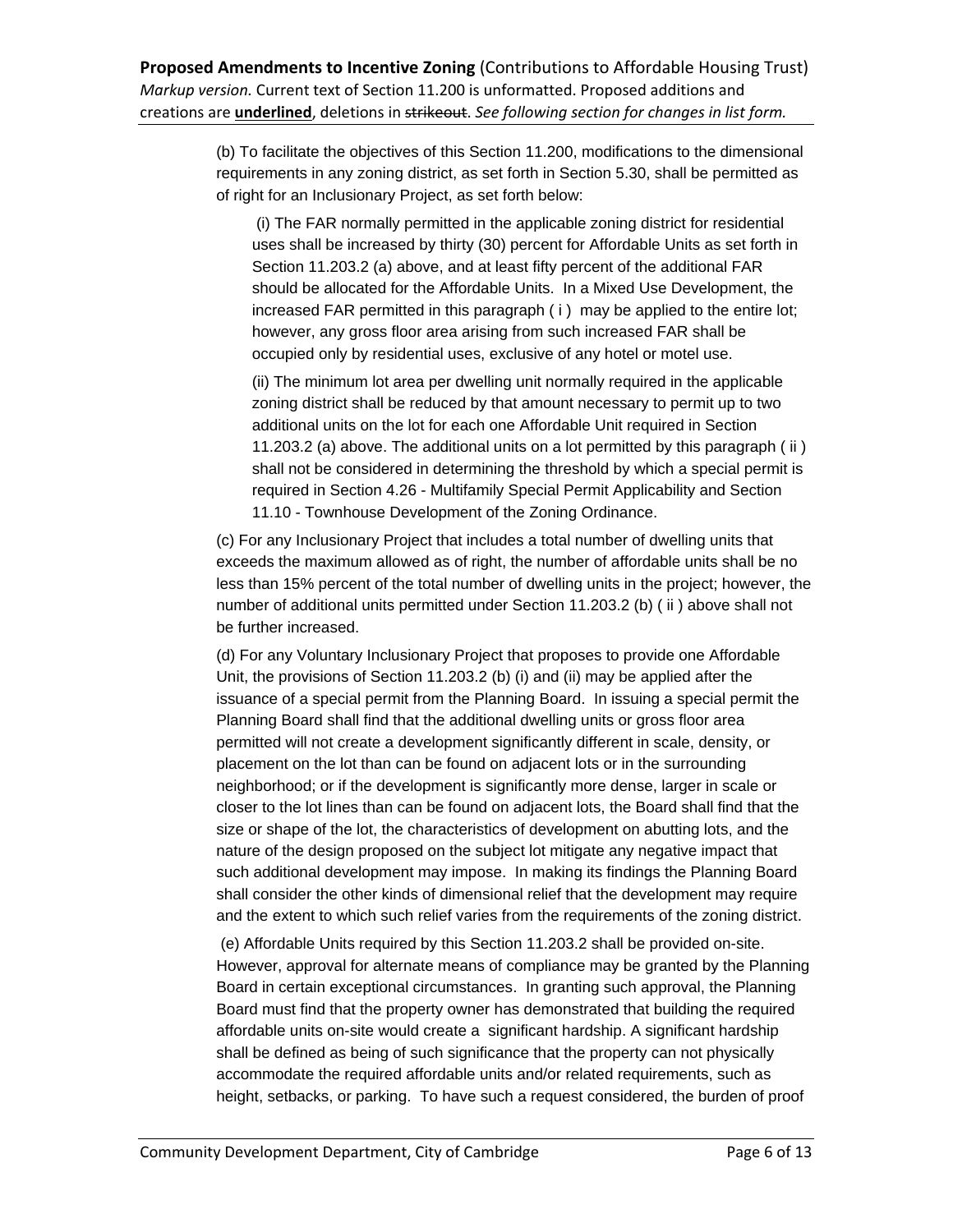shall be on the property owner, who must make full disclosure to the Planning Board of all relevant information. Any request for alternate means of compliance shall be reviewed by the Affordable Housing Trust, which shall then forward its recommendation on the request to the Planning Board. The Affordable Housing Trust's recommendation shall be based upon whether the alternate means of compliance shall be of comparable value to the affordable unit that would have otherwise been provided in a comparable Inclusionary Project. The Planning Board's approval of the request shall be based upon the Affordable Housing Trust's recommendations, and the demonstration of hardship made by the property owner. The Planning Board may, in its sole discretion, use other information to determine the validity of the property owner's request. Approval of alternate means of compliance shall be only for payment of a sum equivalent to the value of the provision of an onsite Affordable Unit, which payment shall be made to the Affordable Housing Trust.

### **11.204** *Standards for Construction and Occupancy of Affordable Units*.

The following standards are intended to provide guidance to the special permit granting authority in instances where the Housing Creation Option is chosen to meet the requirements of this Section 11.200, to the Board of Trustees of the Trust in making any report it may make to the **a** special permit granting authority or in authorizing the expenditure of any Housing Contribution funds, **in connection with a special permit application** and to the Developer of any Inclusionary Project or Voluntary Inclusionary Project. In granting any special permit the special permit granting authority may allow for deviations from, or further define, these standards consistent with the purpose of this Section 11.200.

(a) Affordable Units in an Incentive Project shall be generally comparable in size and materials to dwelling units in the neighborhood or in the projection which it is located.

(a) To ensure livability, Affordable Units in an Inclusionary Project shall be generally comparable in size and materials to the other units in the overall project and consistent with local needs for affordable housing as approved by the Trust

For Inclusionary Projects or Incentive Projects where appropriate exteriors of affordable units shall closely resemble the exteriors of other units in a project, and shall be reasonably distributed throughout the project.

- (b) The Affordable Units shall, to a reasonable extent, serve eligible households of diverse incomes, including very low income, and diverse sizes throughout the city.
- (c) The Affordable Units shall be subject to deed restrictions providing that they shall:
	- 1) be occupied by eligible households.
	- 2) be conveyed subject to restrictions, which to the extent legally possible shall guarantee the permanent availability of the Affordable Units to eligible households. Such restrictions shall include but not be limited to limited equity deed restrictions. In general, to meet this requirement, affordable rent levels shall be maintained for a minimum of 50 years from the date of initial occupancy in accordance with current practices of the City. With for-sale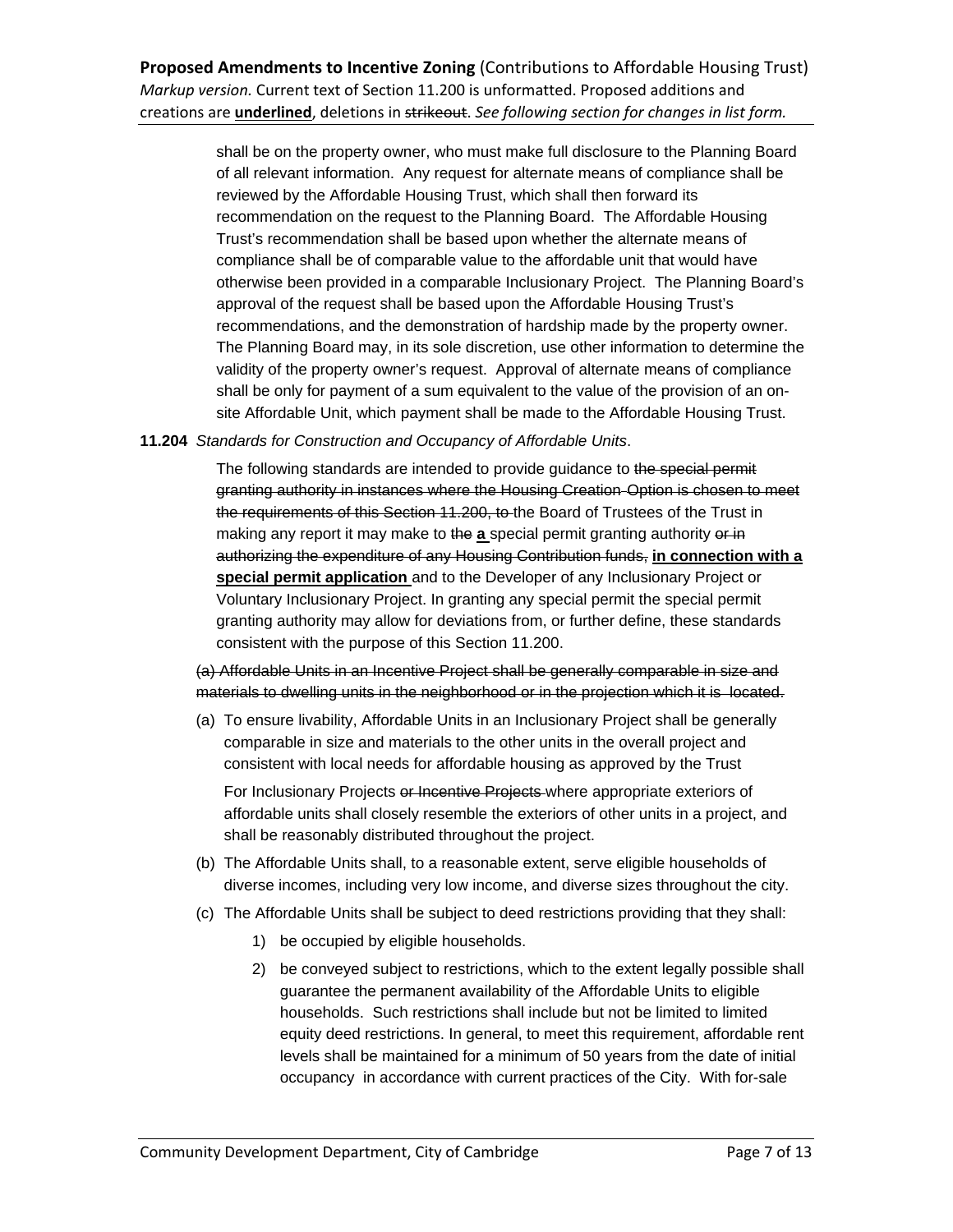units, the City's current system of deed restrictions controlling resale prices shall be observed.

- 3) to the extent possible, give preference to eligible households who are Cambridge residents.
- 4) be rented or sold to Eligible Households, using marketing and selection guidelines customarily employed by the Community Development Department in selecting tenant and homeowner households under other City, state or federal housing assistance programs.
- (d) The rental or ownership of affordable units shall mirror the project as a whole. For example, affordable units should be sold, not rented, where a majority of units will be offered for sale.
- (e) The affordable units shall be affordable to households having a target income of 65% of the area median income, or if the household has access to a rent subsidy, a lower income. The Trust shall have the discretion to approve a mix of higher and lower rents or sale prices, the average of which approximates an affordable price for a household at the target income level.
- (f) The intent of the Inclusionary Housing provisions is that the Affordable Units required hereunder not use public funds to create; these provisions however, are not intended to discourage the use of public funds to generate a greater number of affordable units than are otherwise required.
- (g) One parking space for each Affordable Unit in an Inclusionary Project shall be provided. If there is fewer than one parking space provided for each unit in the development, then the number of parking spaces provided for the Affordable Units shall be in the same proportion as the number provided to the market rate units. If there is no parking fee for the market rate units in an Inclusionary Project, then there shall be no parking fee for the Affordable Units. If there is a parking fee for the market rate units in an Inclusionary Project subject to Section 11.200, then the maximum parking fee for the Affordable Units shall not exceed the lesser of the following:
	- 1) That fee which is in the same proportion of parking fee to rent as for those market rate units of equivalent size to the Affordable Units and having the lowest rent in the Inclusionary Project, or
	- 2) That fee which, when combined with the maximum rent permitted of an Affordable Unit as defined in Section 11.201, does not exceed thirty three (33) percent of the Eligible Household's income.

## **11.205** *Affordable Housing Trust.*

Pursuant to the provisions of Chapter 482 of the Acts of 1991, an Affordable Housing Trust Fund was established. To facilitate the implementation of the provision of this Section 11.200, the Affordable Housing Trust Fund receives funds generated by this Section 11.200 and specifically Section 11.203.1(a), as well as other funds generated from other sources.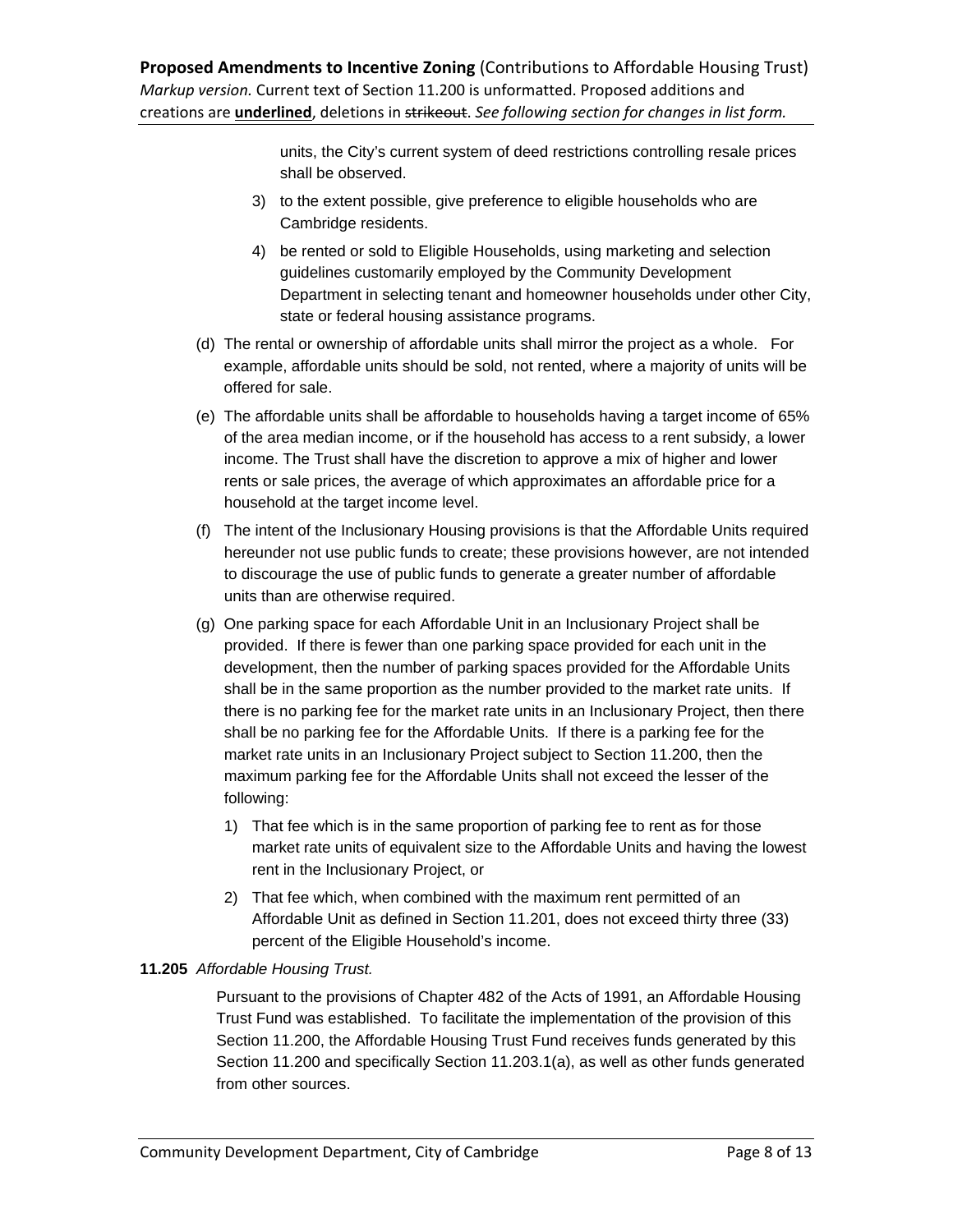- **11.205.1** Uses of the Affordable Housing Trust. The Trust property may be made available for, but shall not be limited to, the following uses.
	- 1. Creation of **new rental or ownership** Affordable Units **for Eligible Households and Middle Income Households**. To encourage the development of Affordable Units through a variety of means, including, but not limited to, the provision of favorable financing terms or direct write down of costs for either non-profit or forprofit developers or to subsidize the purchase of sites, existing structures, or affordable units within a larger development.
	- 2. Multifamily Rehabilitation Programs. To finance the substantial rehabilitation of deteriorated properties in a manner that preserves the affordability of units through interest rate subsidies, loan guarantees or write down of project costs. Multifamily housing owned by nonprofit entities that ensure maximum long-term affordability shall receive priority-funding consideration.
	- 3. Limited Equity Cooperative or Condominium Conversion. For acquisition and rehabilitation of potential cooperatives or condominiums through low interest blanket loans, share loans or direct cost write down.
	- 4. **Preservation of existing affordable housing. To provide acquisition and/or financing assistance to preserve affordability of existing housing at risk of losing its affordability.**
- **11.205.2** Administration of the Affordable Housing Trust and its Activities. The Trust property may be made available to fund reasonable administrative expenses necessary to support Trust activities, including but not limited to consulting services such as legal, appraising or engineering, as well as other project related expenses. The Community Development Department shall provide the Board of Trustees with technical and administrative assistance.
- **11.205.3** Board of Trustees of Affordable Housing Trust. The City Manager shall appoint and chair a nine (9) member Board of Trustees of the Affordable Housing Trust. The Board of Trustees shall be composed of representatives from different sectors of the community with housing policy, and may include members of City Boards and agencies, nonprofit housing organizations and community representatives. The trustees, with concurrence of the City Manager, shall establish regulations for the operations of the Trust and Board of Trustees, and procedures for the implementation of this Subsection 11.205.
	- 1) The Board of Trustees shall manage and administer the Affordable Housing Trust Fund including the disbursement of all funds, units and land conveyed to the City of Cambridge.
	- 2) The Board of Trustees shall review and approve or disapprove proposals submitted for use of the Housing Trust Fund. The Board shall develop policies and standards appropriate to and consistent with the Incentive Zoning and Inclusionary Housing provisions, section 11.200.
	- 3) The Board shall explore the feasibility of and assist in the establishment of new programs designed to meet Cambridge affordable housing needs. These programs may include a city wide Land Bank program and Home Mortgage Pool.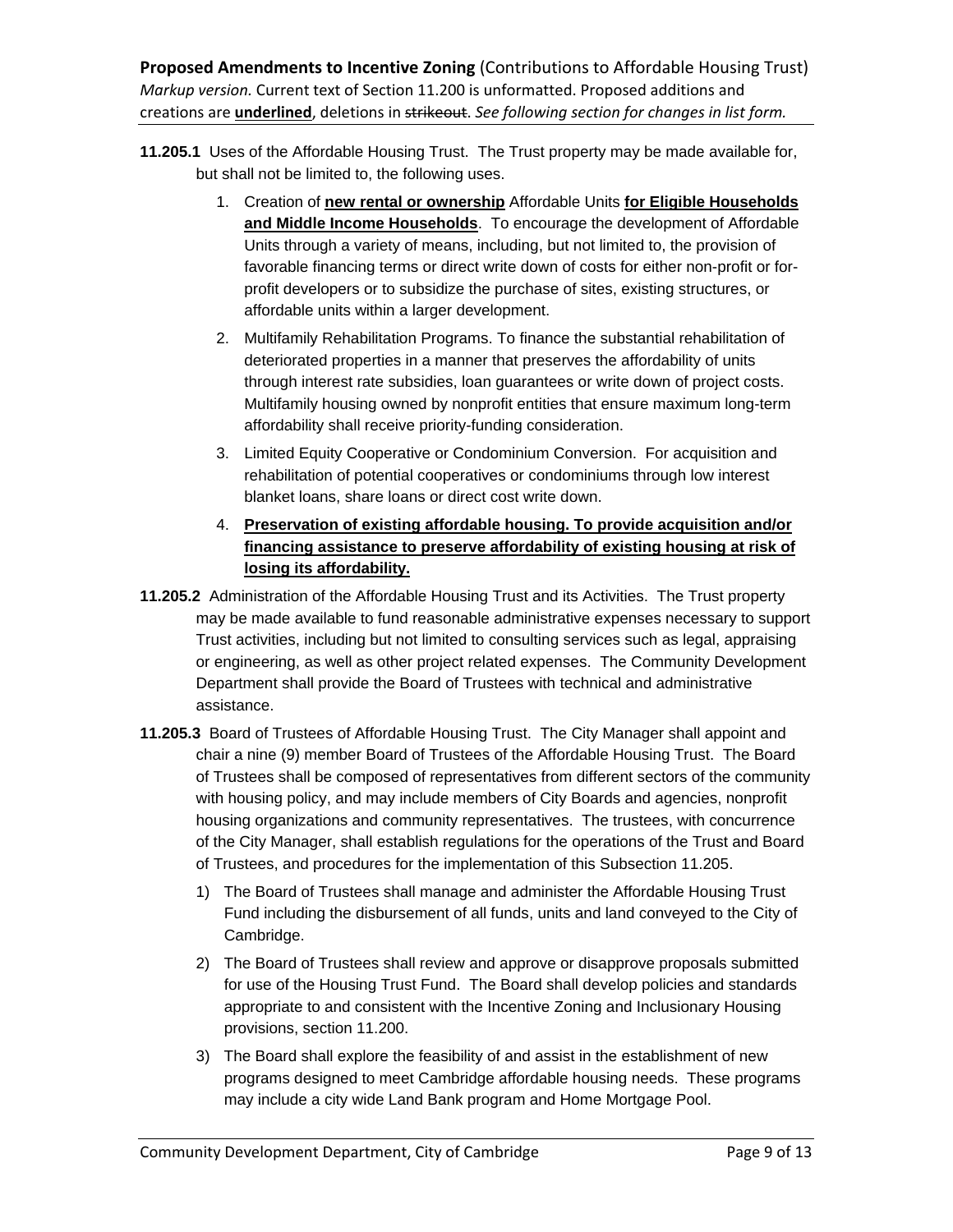4) The Board of Trustees shall provide assistance and necessary reports where appropriate to any special permit granting authority authorized to issue a special permit for any development making use of funds from the Affordable Housing Trust or subject to any provisions under this Section 11.200.

## **11.206** *Enforcement*

The Community Development Department shall certify in writing to the Superintendent of Buildings that all conditions of this Section 11.200, including any conditions that may be established by the special permit granting authority in issuing a special permit under this Section 11.200, have been met before issuance of the first building permit for any Incentive Project, Inclusionary Project, or Voluntary Inclusionary Project. Before the issuance of the first Certificate of Occupancy for such development the Trust shall certify in writing to the Superintendent of Buildings that all documents have been filed and actions taken that are necessary to fulfill the conditions of this Section 11.200 and any special permit authorized herein.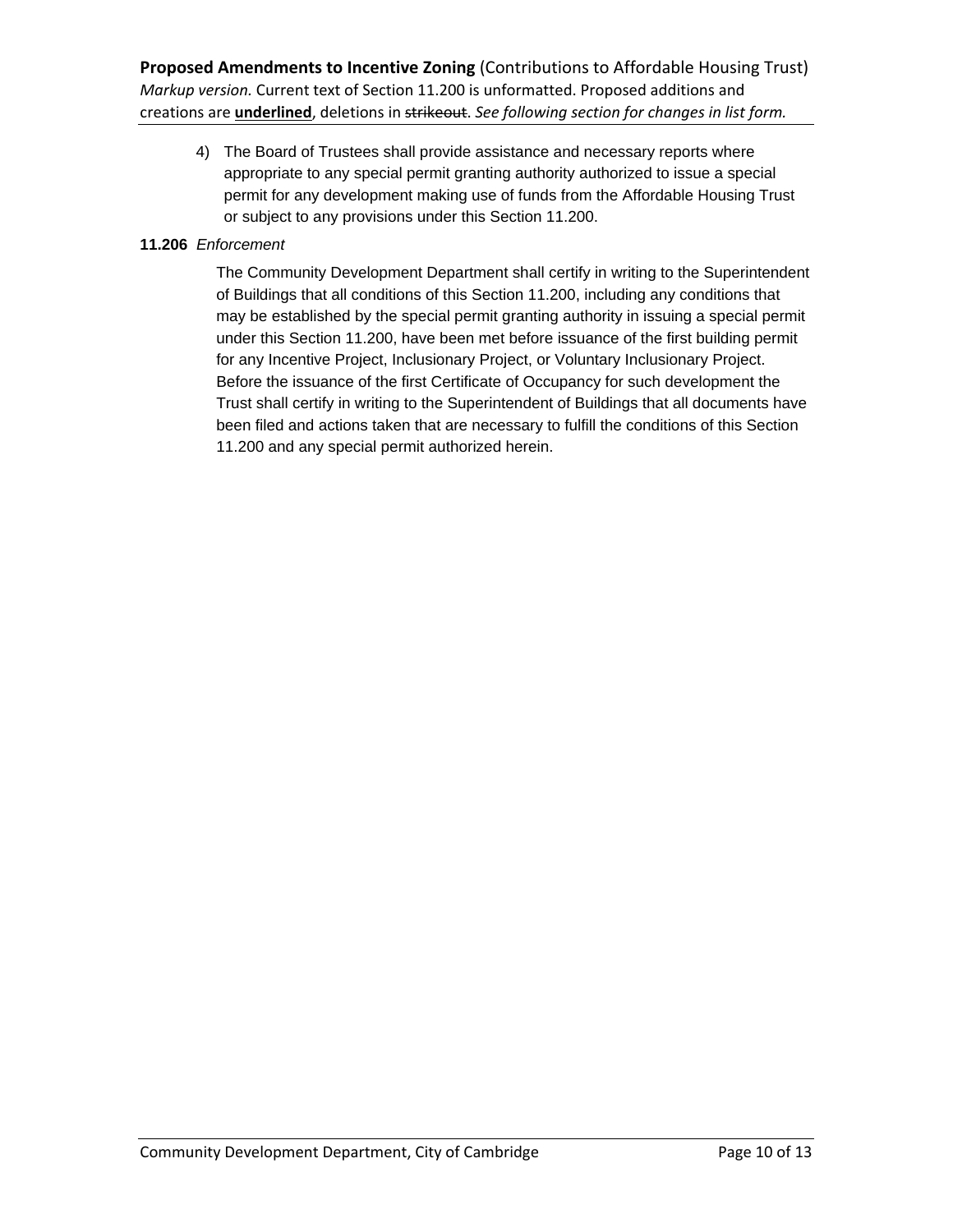Amend Section 11.200 of the Zoning Ordinance as listed below.

- 1. In Section 11.201, Definitions:
	- Delete the current definition of "Project, Incentive" and replace with the following definition of Incentive Project:

"*Incentive Project* shall mean any new or substantially rehabilitated development that consists of at least thirty thousand (30,000) square feet of Gross Floor Area devoted to one or more of the following uses as listed in Section 4.30 of the Zoning Ordinance: Sections 4.31 i‐1 (Hotel or motel), 4.32 f (Radio and television studio), 4.33b(5) (College or University not exempt by statute), 4.33c (Noncommercial Research Facility), 4.33d (Health Care Facilities), 4.33e (Social Service Facilities), 4.34 (Office and Laboratory Use), 4.35 (Retail and Consumer Service Establishments), 4.36 (Open Air or Drive In Retail Service), 4.37 (Light Industry, Wholesale Business and Storage), and 4.38 (Heavy Industry). Incentive Project shall also include an existing development that consists of at least thirty thousand (30,000) square feet of Gross Floor Area whose use is changed from a use not included in the above list to a use included in the above list. In no case shall Gross Floor Area devoted to a Municipal Service Facility or Other Government Facility be considered an Incentive Project."

- Create a definition of Middle Income Household as follows: "*Middle Income Household* shall mean any household whose total income exceeds that of an Eligible Household as defined in this Section 11.200 but does not exceed one hundred twenty (120) percent of the median income of households in the Boston Standard Metropolitan Statistical Area adjusted for family size, or such other equivalent income standard as may be determined by the Board of Trustees of the Affordable Housing Trust."
- Replace the terms "Project, Inclusionary," "Project, Phased" and "Project, Voluntary Inclusionary" with "Inclusionary Project," "Phased Project" and "Voluntary Inclusionary Project," respectively, and re‐alphabetize the listing.
- Replace the current phrase that currently reads "or for the twelve months" to read "or within the twelve months" in the definition of Phased Project.
- 2. Delete Subsection 11.202.1 in its entirety. Renumber current Subsection 11.202.2 as 11.202.1.
- 3. Replace Subsection 11.203.1 in its entirety, including subordinate Paragraphs (a) and (b), with the following text, with applicable dates to be entered upon adoption of the amendments to the Ordinance:

*"11.203.1 Incentive Zoning Contributions.* The developer or owner of an Incentive Project shall make a Housing Contribution in accordance with this Section 11.203.1.

*1. Calculation of Housing Contribution.* The Housing Contribution shall be calculated by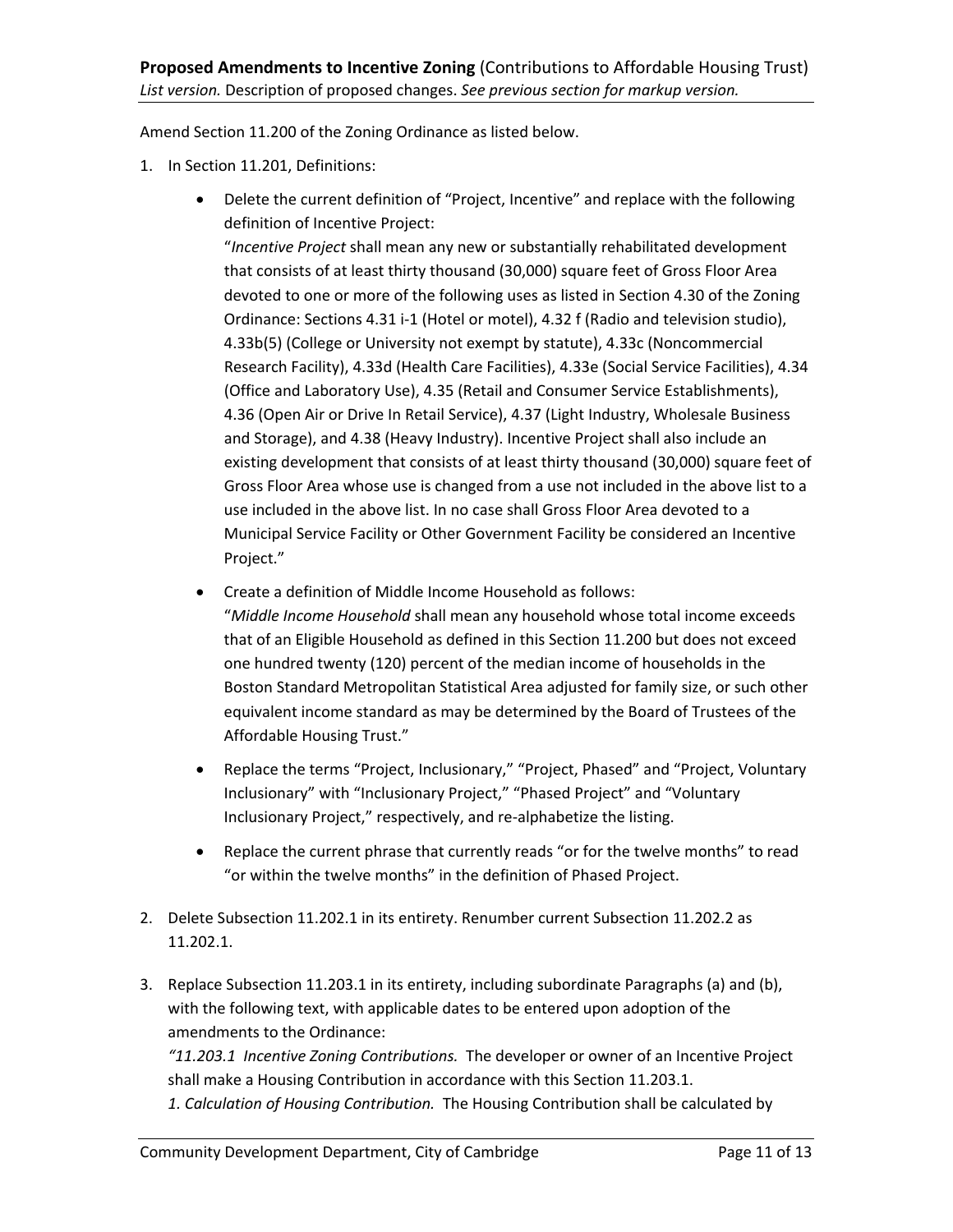multiplying the Gross Floor Area devoted to the uses that qualify the development as an Incentive Project by the Housing Contribution Rate effective at the time the Superintendent of Buildings issues the first building permit for the Incentive Project. If a building permit is not required, the Housing Contribution Rate in effect shall be the effective rate at the time the Housing Contribution is provided.

*2. Housing Contribution Rate.* The Housing Contribution Rate effective on June 15, 2015 [TO BE REPLACED WITH DATE OF ADOPTION] shall be twelve dollars (\$12.00) per square foot of Gross Floor Area. The applicable rate shall be adjusted annually and in perpetuity by the Consumer Price Index or similar index to reflect changes in dollar values over time. In addition, on [CALENDAR DATE OF ADOPTION] each year from 2016 to 2018, inclusive, the Housing Contribution Rate shall increase by one dollar (\$1.00) per square foot. The table below sets forth the Housing Contribution Rate over time.

| Effective Date                   | <b>Housing Contribution Rate</b>       |
|----------------------------------|----------------------------------------|
| [DATE OF ADOPTION TO BE ENTERED] | $\frac{1}{2}$ \$12.00 per square foot. |

*3. Timing of Payment.* The developer or owner of an Incentive Project shall provide its Housing Contribution to the Managing Trustee of the Affordable Housing Trust or its designee, who shall certify to the Superintendent of Buildings that the requirements of this Section are met prior to issuance of a certificate of occupancy for the Incentive Project. If the Gross Floor Area of an Incentive Project is subsequently increased with uses that qualify as Incentive Project uses, then notwithstanding the size of the increase, a Housing Contribution calculated in the manner set forth in this Section shall be provided for every square foot of that increase.

*4. Reevaluation of Housing Contribution Rate.* The City shall initiate a reevaluation of the Housing Contribution Rate and any other aspect of these Incentive Zoning Provisions at an interval of no less than three (3) years from the time the rate was last amended by the City Council. A report shall be provided to the City Council on economic factors including but not limited to development activity, commercial rents per square foot, employment growth, and housing trends measured in terms of, but not limited to, vacancy rates, production statistics, and prices for dwelling units."

- 4. In Section 11.204, Standards for Construction and Occupancy of Affordable Units:
	- Amend the first paragraph to read as follows: "The following standards are intended to provide guidance to the Board of Trustees of the Trust in making any report it may make to a special permit granting authority in connection with a special permit application and to the Developer of any Inclusionary Project or Voluntary Inclusionary Project. In granting any special permit the special permit granting authority may allow for deviations from, or further define, these standards consistent with the purpose of this Section 11.200."
	- Delete the current subordinate Paragraph (a) and renumber the subsequent paragraphs beginning with (a).